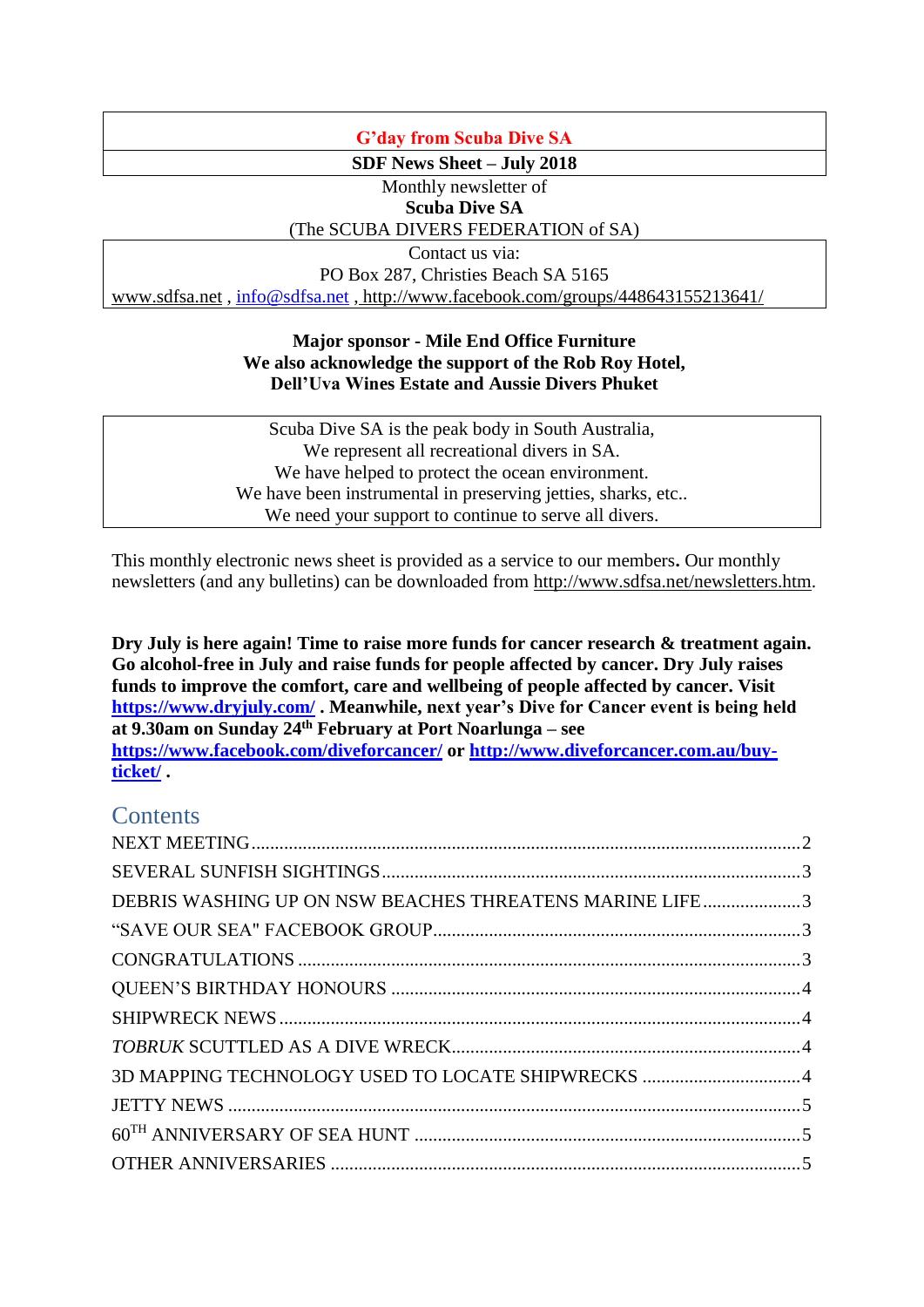| AUSSIE DIVERS PHUKET OFFER TO OUR FACEBOOK GROUP MEMBERS 7 |  |
|------------------------------------------------------------|--|
|                                                            |  |
|                                                            |  |
|                                                            |  |
|                                                            |  |
|                                                            |  |
|                                                            |  |
|                                                            |  |
|                                                            |  |
| 4TH INTERNATIONAL SYMPOSIUM ON ANCHIALINE ECOSYSTEMS 9     |  |
|                                                            |  |
|                                                            |  |
|                                                            |  |
| MEDITERRANEAN SYMPOSIA ON MARINE KEY HABITATS AND NON-     |  |
|                                                            |  |
|                                                            |  |
|                                                            |  |
|                                                            |  |

# <span id="page-1-0"></span>**NEXT MEETING**

Our AGM is being held on Tuesday 24<sup>th</sup> July 2018. This meeting is open to all financial members, including members of financial clubs. The AGM is being held at 7pm in the Conference Room on level 2 in The Braggs building (see

https://www.adelaide.edu.au/campuses/northtce/) at the University of Adelaide. The address is Victoria Drive, Gate 8. Car parking is available on Victoria Drive. Walk in Gate 8 and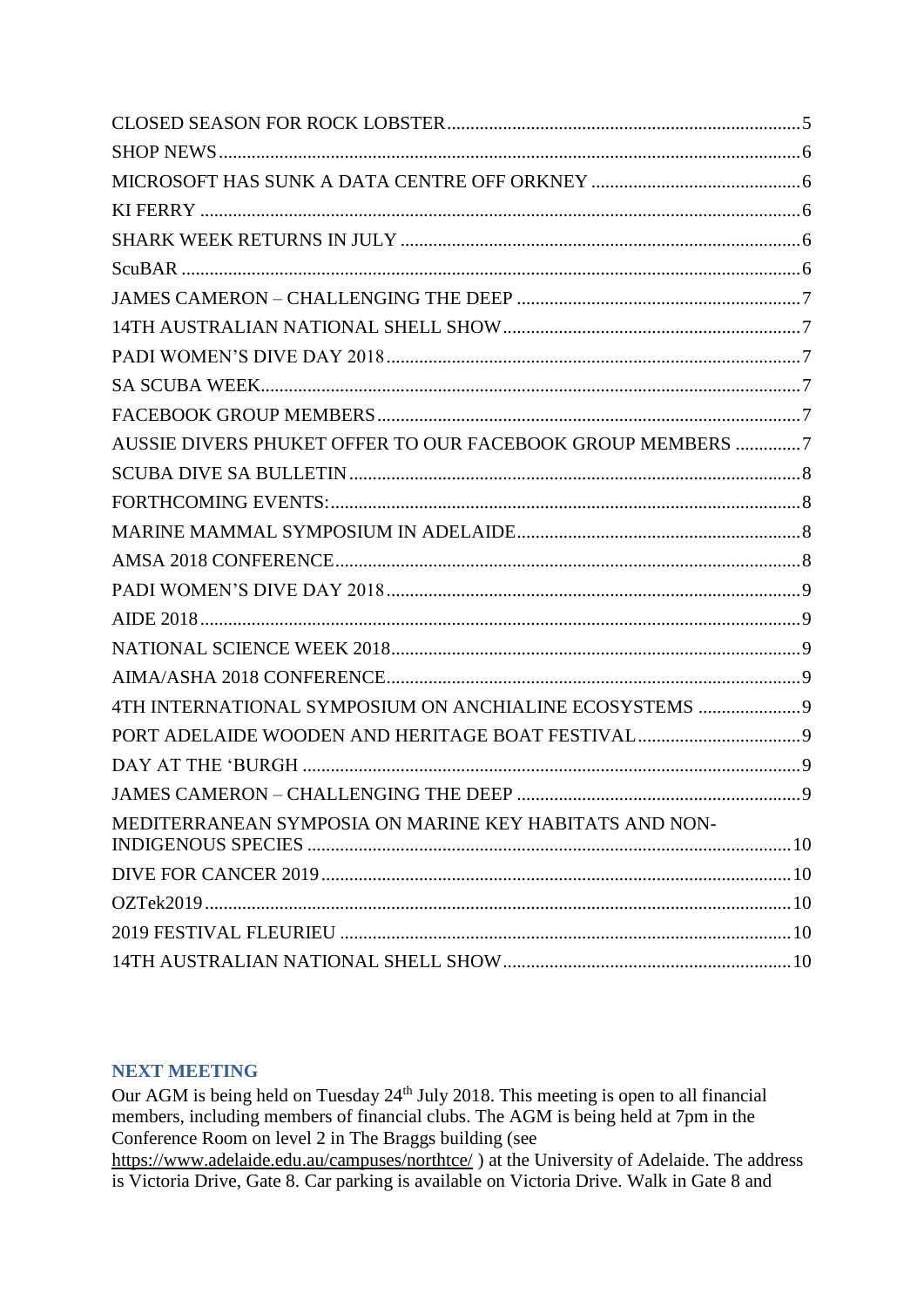through the big double doors in The Braggs building. Nominations for the SDF Executive Committee are required for our AGM. An Executive Nomination Form is attached to the end of this news sheet. One form is required for each nomination. Please return your nominations to us by  $10^{th}$  July.

#### <span id="page-2-0"></span>**SEVERAL SUNFISH SIGHTINGS**

There have been several sunfish sightings in the Waitpinga cliffs/Encounter Bay area recently. Both Elizabeth Steele-Collins and The Big Duck Boat Tours reported sightings in early June. Elizabeth was able to take lots of photos of a large sunfish below the cliffs of her Waitpinga home. Details can be found at [http://mlssa.org.au/2018/06/08/sunfish-sightings-in](http://mlssa.org.au/2018/06/08/sunfish-sightings-in-the-encounter-bay-waitpinga-cliffs-area-updated-version/)[the-encounter-bay-waitpinga-cliffs-area-updated-version/](http://mlssa.org.au/2018/06/08/sunfish-sightings-in-the-encounter-bay-waitpinga-cliffs-area-updated-version/) . Meanwhile, PT Hirschfield's photo of a sunfish at Nusa Lembongan featured on page 64 of the July issue of Dive Log, as part of the Pink Tank Scuba column. Check it out at [www.divelog.net.au](http://www.divelog.net.au/) . Video footage about a code of conduct for diving with manta rays and sunfish in Bali can be viewed at <https://www.facebook.com/AquaMarineDivingBali/videos/1679745562110519/>.

## <span id="page-2-1"></span>**DEBRIS WASHING UP ON NSW BEACHES THREATENS MARINE LIFE**

Shipping containers that had spilled from a ship have caused debris to be washed up on New South Wales beaches. The incident will have set back any recent efforts to rid our oceans of plastic and other pollutants. Hundreds of kilos of debris may affect whales, dolphins and other marine life. Volunteers have been clearing carloads of debris, including dozens of bags of plastic waste from their beaches. Some early footage of the incident can be found at [https://www.youtube.com/watch?v=Q8r8a8\\_GtG0](https://www.youtube.com/watch?v=Q8r8a8_GtG0).

## <span id="page-2-2"></span>**"SAVE OUR SEA" FACEBOOK GROUP**

Paul Day has established a new Facebook group called "Save Our Sea". "Whether you are a fisherman or woman or someone who just likes to observe and wonder at the diverse life in our ocean, we are all bound by a desire to look after what we have been given. But our oceans are in peril, our fishes are at risk and all because of the rubbish and chemicals polluting our seas. Here is your chance to be part of the discussion. Join my new group "Save Our Sea" (at) <https://www.facebook.com/groups/807959799394727/> .

## <span id="page-2-3"></span>**CONGRATULATIONS**

Congratulations to the Dive Industry of Victoria Association on finally having received the official notification from Guinness World Records that they are the world record holder for the longest Chain of Scuba Divers (353 divers). Video footage of the successful record attempt can be found at

[https://www.youtube.com/watch?v=TcCcqb\\_XQhc&feature=youtu.be.](https://www.youtube.com/watch?v=TcCcqb_XQhc&feature=youtu.be) (Warning – the footage includes some Victorian propaganda!)

Still on Victoria, congratulations to Safeguarding Stingrays for winning a Victorian State Government Coastal Award (awarded on World Oceans Day). The group was a co-recipient of the Victorian Coastal Award 2018 for the Planning and Management Category. According to the web page found at [https://www.change.org/p/stop-the-senseless-slaughter-of](https://www.change.org/p/stop-the-senseless-slaughter-of-rays/u/22853498)[rays/u/22853498](https://www.change.org/p/stop-the-senseless-slaughter-of-rays/u/22853498) , "This award recognises the powerful outcomes achieved so far in safeguarding the rays of Victoria that had previously been subject to so much senseless slaughter. Please be inspired by what has been achieved to date to continue to advocate for the welfare of rays and other marine life in your own local regions and beyond."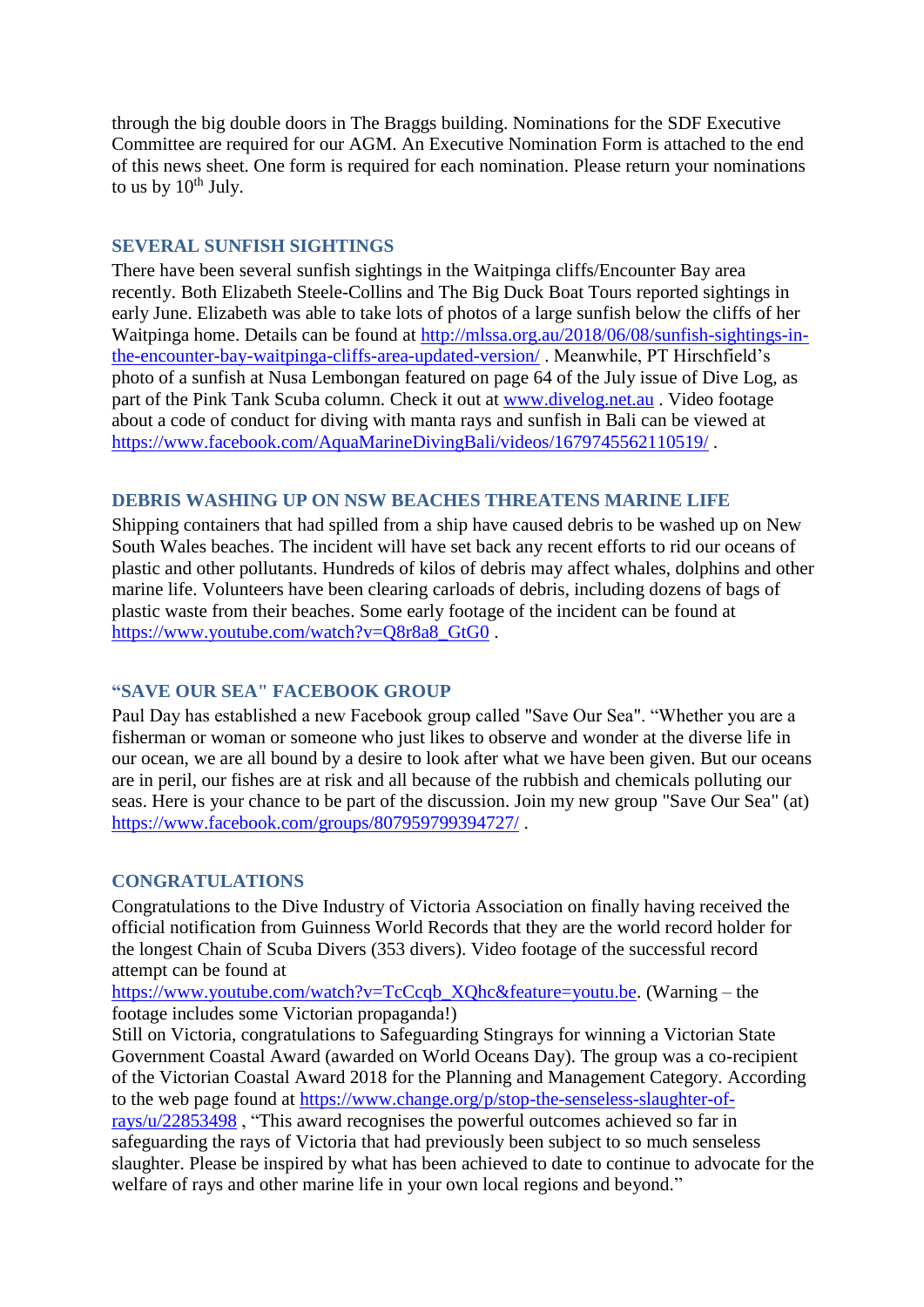#### <span id="page-3-0"></span>**QUEEN'S BIRTHDAY HONOURS**

Congratulations to Emma Johnston, Dean of Science, University of NSW for being appointed as an AO for services to higher education, particularly marine ecology and ecotoxicology. Emma said that researching how humans and pollution change the ocean is depressing, but she's determined to find solutions.

Congratulations to Christine Milne for being awarded an AO for her contributions to the protection and preservation of the natural environment.

Congratulations also to Dene Cordes on being awarded an OAM for service to conservation and the environment.

#### <span id="page-3-1"></span>**SHIPWRECK NEWS**

The Australian Historic Shipwreck Preservation Project has been awarded a large Australian Research Council Linkage grant to investigate the excavation, reburial and in-situ preservation of wrecks and their associated artefacts, which are considered to be at risk. This project will focus on the 1850 wreck the *Clarence*, a historically significant colonial wooden trading vessel located near St Leonards in Port Phillip Bay, Victoria.

The Spanish galleon *San Jose* sank off the coast of Colombia laden with gold 310 years ago. The galleon went down in 1708 with 600 people on board, plus gold, silver and emeralds, during a battle with British ships in the War of Spanish Succession. The wreck was found by the Woods Hole Oceanographic Institution three years ago. Further details can be found at [http://www.abc.net.au/news/2018-05-23/experts-disclose-new-details-about-300-year-old](http://www.abc.net.au/news/2018-05-23/experts-disclose-new-details-about-300-year-old-shipwreck/9791128)[shipwreck/9791128](http://www.abc.net.au/news/2018-05-23/experts-disclose-new-details-about-300-year-old-shipwreck/9791128) . These details include some photos and video footage. Further details can be found in the July issue of our Scuba Dive SA Bulletin.

## <span id="page-3-2"></span>*TOBRUK* **SCUTTLED AS A DIVE WRECK**

The ex-HMAS *Tobruk* was scuttled as a dive wreck in Queensland's Great Sandy Marine Park on Friday 29<sup>th</sup> June. Tobruk was scuttled 25nm north of Hervey Bay & Fraser Island, 22nm east of Bundaberg. Video footage of her going down can be found at <https://www.facebook.com/amanda.sykes.1002/videos/10156753364233755/> . Four dive operators have been announced to conduct tours of the *Tobruk*. They are Lady Musgrave Experience, Bundaberg Aqua Scuba, Dive Hervey Bay and Hervey Bay Dive Centre. Private and club divers will also be able to book two-hour time slots for the site. A 500m exclusion zone has been placed enforced around the vessel. According to the web page found at <https://www.npsr.qld.gov.au/parks/great-sandy-marine/> , "The Great Sandy Marine Park extends from Baffle Creek in the north to Double Island Point in the south. It includes Hervey Bay, Great Sandy Strait, Tin Can Bay Inlet and the waters off the east coast of Fraser Island, seaward to three nautical miles."

## <span id="page-3-3"></span>**3D MAPPING TECHNOLOGY USED TO LOCATE SHIPWRECKS**

According to the web page found at [http://www.adelaidenow.com.au/news/south](http://www.adelaidenow.com.au/news/south-australia/beaumont-case-grave-finding-technology-used-to-locate-shipwrecks/news-story/37bf579d61a6e5d7ba1cb3af25b2b6b6)[australia/beaumont-case-grave-finding-technology-used-to-locate-shipwrecks/news](http://www.adelaidenow.com.au/news/south-australia/beaumont-case-grave-finding-technology-used-to-locate-shipwrecks/news-story/37bf579d61a6e5d7ba1cb3af25b2b6b6)[story/37bf579d61a6e5d7ba1cb3af25b2b6b6,](http://www.adelaidenow.com.au/news/south-australia/beaumont-case-grave-finding-technology-used-to-locate-shipwrecks/news-story/37bf579d61a6e5d7ba1cb3af25b2b6b6) Dr Ian Moffat, a research fellow in archaeological science at Flinders University has been mapping around the underwater wreck of the barge *Crowie* in the Murray River. A research article titled "3D Mapping of the Submerged *Crowie* Barge Using Electrical Resistivity Tomography" can be found at <https://www.hindawi.com/journals/ijge/2018/6480565/> .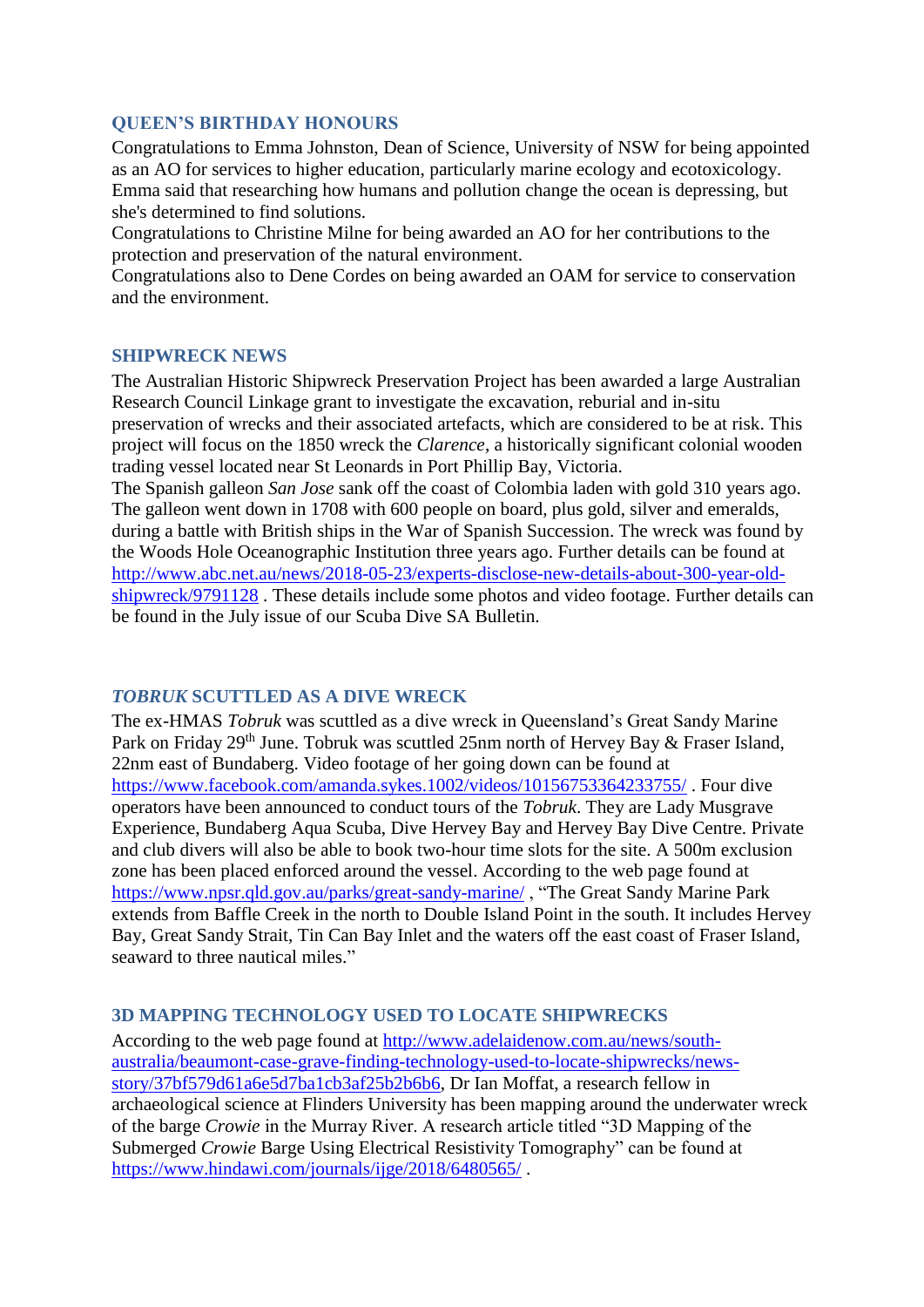#### <span id="page-4-0"></span>**JETTY NEWS**

The jetty at Port MacDonnell is being enhanced as part of a \$1.2m revitalisation of the town's foreshore.

## <span id="page-4-1"></span>**60TH ANNIVERSARY OF SEA HUNT**

The 60<sup>th</sup> anniversary of the "Sea Hunt" TV series was celebrated in California last month. "Sea Hunt" ran for 4 years from 1958. NAUI Worldwide held several events alongside the annual Scuba Show in Long Beach from  $22<sup>nd</sup>$  to  $24<sup>th</sup>$  June to celebrate the series.

## <span id="page-4-2"></span>**OTHER ANNIVERSARIES**

13 YEARS AGO, the ex-HMAS *Brisbane* was scuttled off of Queensland's Sunshine Coast to become an artificial reef and dive site on 31st July 2005. We have a 19-minute-long DVD titled "Australian Warships Scuttled as Dive Wrecks" available for loan. It features footage of the scuttling of the ex-HMAS *Brisbane* several times (5) from different angles. The underwater footage includes that of a dive on the wreck shortly after the scuttling. Information is given about the other Australian warships scuttled as dive wrecks. Let us know if you want to receive a loan copy of this DVD and we will arrange for it to be mailed out to you.

SA's first settlers arrived at Kangaroo Island on the *Duke of York* on 27th July 1836. The 919-ton, 3-masted, wooden-built (teak) emigrant ship *Marion* struck the outer edge of Troubridge Shoal (at a location now named Marion Reef) in the evening of 29th July 1851. The coastal steamer *Casino* capsized in heavy seas in Apollo Bay on 10th July 1932.

130 YEARS AGO, the *Star of Greece* sank off of Port Willunga on 13th July 1888. The anniversary is being celebrated with several events being held in Aldinga and Port Willunga around the  $13<sup>th</sup>$  July.

42 YEARS AGO, the *Ulonga* sank near Normanville in July 1976. Further details regarding the *Ulonga* can be found in the July issue of our Scuba Dive SA Bulletin.

Greenpeace's first *Rainbow Warrior* ship was blown-up whilst docked in Auckland harbour in New Zealand on 10th July 1985. The ship was being prepared for a protest voyage to Moruroa Atoll over French nuclear testing. French Secret Service agents planted two bombs on the ship.

2<sup>nd</sup> June was the first anniversary of the death of Jack O'Neill. Jack's wetsuits popularized cold-water surfing. He died in California, aged 94, in 2017.

8<sup>th</sup> June was the first anniversary of when the giant facemask sculpture at Port Noarlunga jetty was unveiled on  $8<sup>th</sup>$  June (World Oceans Day) 2017.

One year ago, a Southern Right Whale visited the inside of the reef at Port Noarlunga in June 2017.

Also one year ago, Pacific Dive opened its doors and took its first customer for a dive on the SS *President Coolidge* in 2017.

## <span id="page-4-3"></span>**CLOSED SEASON FOR ROCK LOBSTER**

The annual SA closure for Rock Lobster fishing will remain in place in the Southern Zone until 6 am on 1st October and in the Northern Zone until midday on 1st November. All Rock Lobster taken by recreational fishers must have the middle tail fan clipped in half to a recognisable straight line before landing. Visit

[http://www.pir.sa.gov.au/fishing/closures\\_and\\_aquatic\\_reserves/fishing\\_closures](http://www.pir.sa.gov.au/fishing/closures_and_aquatic_reserves/fishing_closures) .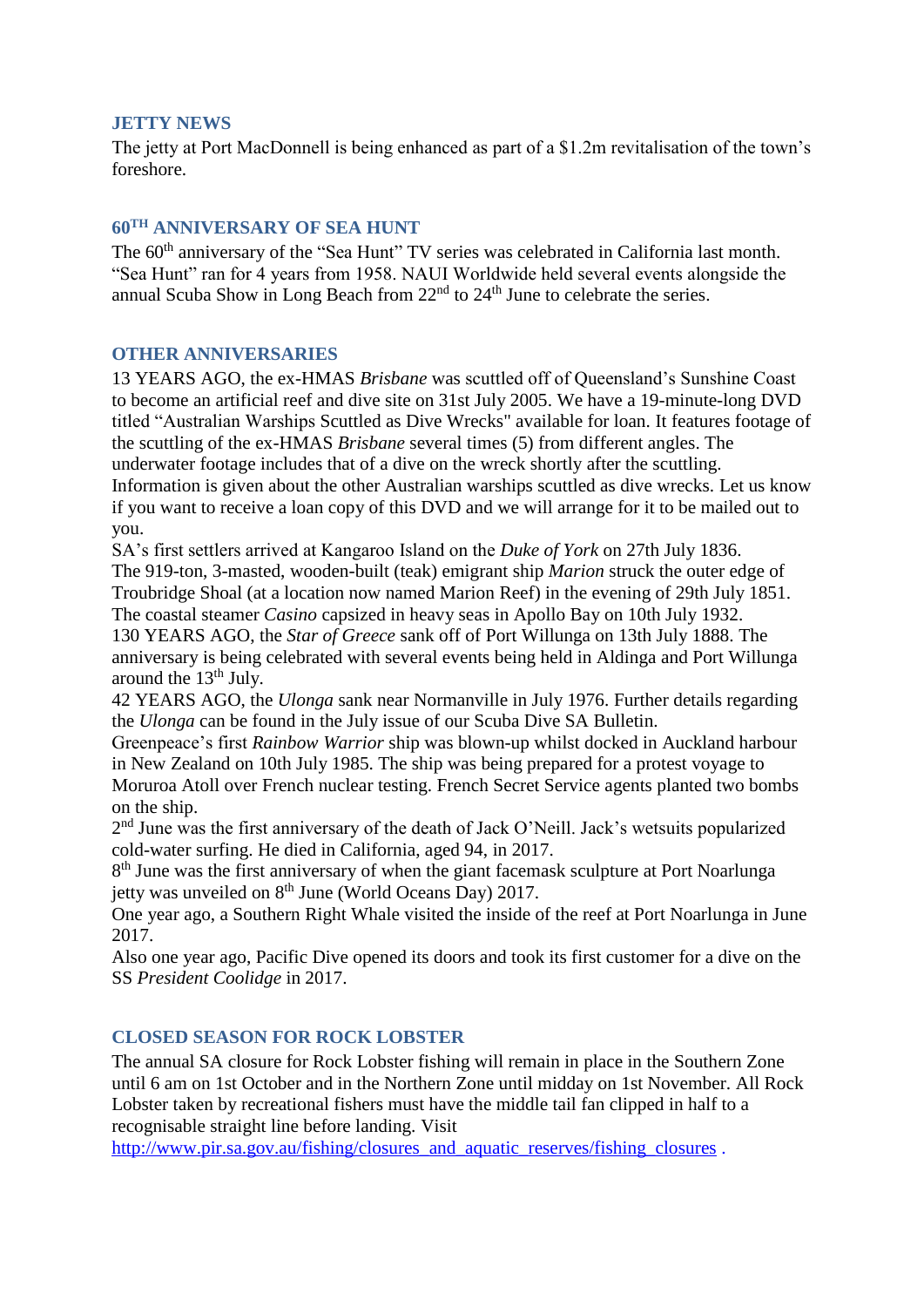#### <span id="page-5-0"></span>**SHOP NEWS**

Congratulations to The Dive Shack on being awarded this year's SA AUP Industry Excellence Award (Australian Underwater Products) for the second straight year. The awards were presented at the Opal Cove Resort at Coffs Harbour.

The Scuba Clinic will be closed on Fridays for the months of July, August and September. As usual, turnaround times for equipment service will not take any longer. The Clinic will also be closing during the month of August for their usual annual leave break...more details to follow. The cooler months are a better time to get your equipment serviced ready for the next diving season. Remember, beat the rush over summer and service now!

Sam Bennett is the new Assistant Manager at Reef 2 Ridge. Sam is a CDAA Advanced Cave Diver and TDI Instructor. He has been diving since 2009 and has been teaching since 2014.

#### <span id="page-5-1"></span>**MICROSOFT HAS SUNK A DATA CENTRE OFF ORKNEY**

A data centre has been sunk in the sea off Orkney by Microsoft. According to the web page found at<https://www.bbc.com/news/technology-44368813> , "Microsoft has sunk a data centre in the sea off Orkney to investigate whether it can boost energy efficiency. The data centre, a white cylinder containing computers, could sit on the sea floor for up to five years. An undersea cable brings the data centre power and takes its data to the shore and the wider internet - but if the computers onboard break, they cannot be repaired. Orkney was chosen because it is a major centre for renewable energy research. The theory is that the cost of cooling the computers will be cut by placing them underwater." "With no people, all the oxygen and most of the water vapour can be taken out of the atmosphere which reduces corrosion, which is a significant problem in data centres. Microsoft envisages sinking groups of five of these cylinders and being able to deploy a data centre offshore in 90 days, whereas it could take years on land."

#### <span id="page-5-2"></span>**KI FERRY**

According to the web page found at [http://www.adelaidenow.com.au/business/sa-business](http://www.adelaidenow.com.au/business/sa-business-journal/ki-connect-ferry-service-launches-after-many-months-delay-at-cape-jervis/news-story/31d71a88d0876e723aefc2f0beb09f0b)[journal/ki-connect-ferry-service-launches-after-many-months-delay-at-cape-jervis/news](http://www.adelaidenow.com.au/business/sa-business-journal/ki-connect-ferry-service-launches-after-many-months-delay-at-cape-jervis/news-story/31d71a88d0876e723aefc2f0beb09f0b)[story/31d71a88d0876e723aefc2f0beb09f0b,](http://www.adelaidenow.com.au/business/sa-business-journal/ki-connect-ferry-service-launches-after-many-months-delay-at-cape-jervis/news-story/31d71a88d0876e723aefc2f0beb09f0b) Kangaroo Island's second ferry service, the \$1.6m catamaran *James Cowell* was due to open for business on Friday 1<sup>st</sup> June after months of delay.

#### <span id="page-5-3"></span>**SHARK WEEK RETURNS IN JULY**

According to the web page found at<https://www.discovery.com/tv-shows/shark-week/> , "Shark Week Returns July 22<sup>nd</sup> - Shark Week 2018, the 30th instalment of the annual franchise, will kick off Sunday, July 22, with eight days of shark-centric specials."

#### <span id="page-5-4"></span>**ScuBAR**

Our next ScuBAR is being held at 6pm on Friday 13<sup>th</sup> July at the Rob Roy Hotel. Tullio Rossi (Marine biologist and science communicator) and Emma Daly (Project Officer for both Experiencing Marine Sanctuaries and Reef Watch) were the speakers at our May ScuBAR. Our ScuBARs are sponsored by the Rob Roy Hotel, Mile End Office Furniture and Dell'Uva Wines Estate. Dell'Uva Wines are at Freeling in the Barossa Valley where they have the largest range of imported Spanish, Italian, Portuguese & French alternate wine varieties. They have now got their cellar door open at Greenock. Our thanks go to the Rob Roy Hotel, Mark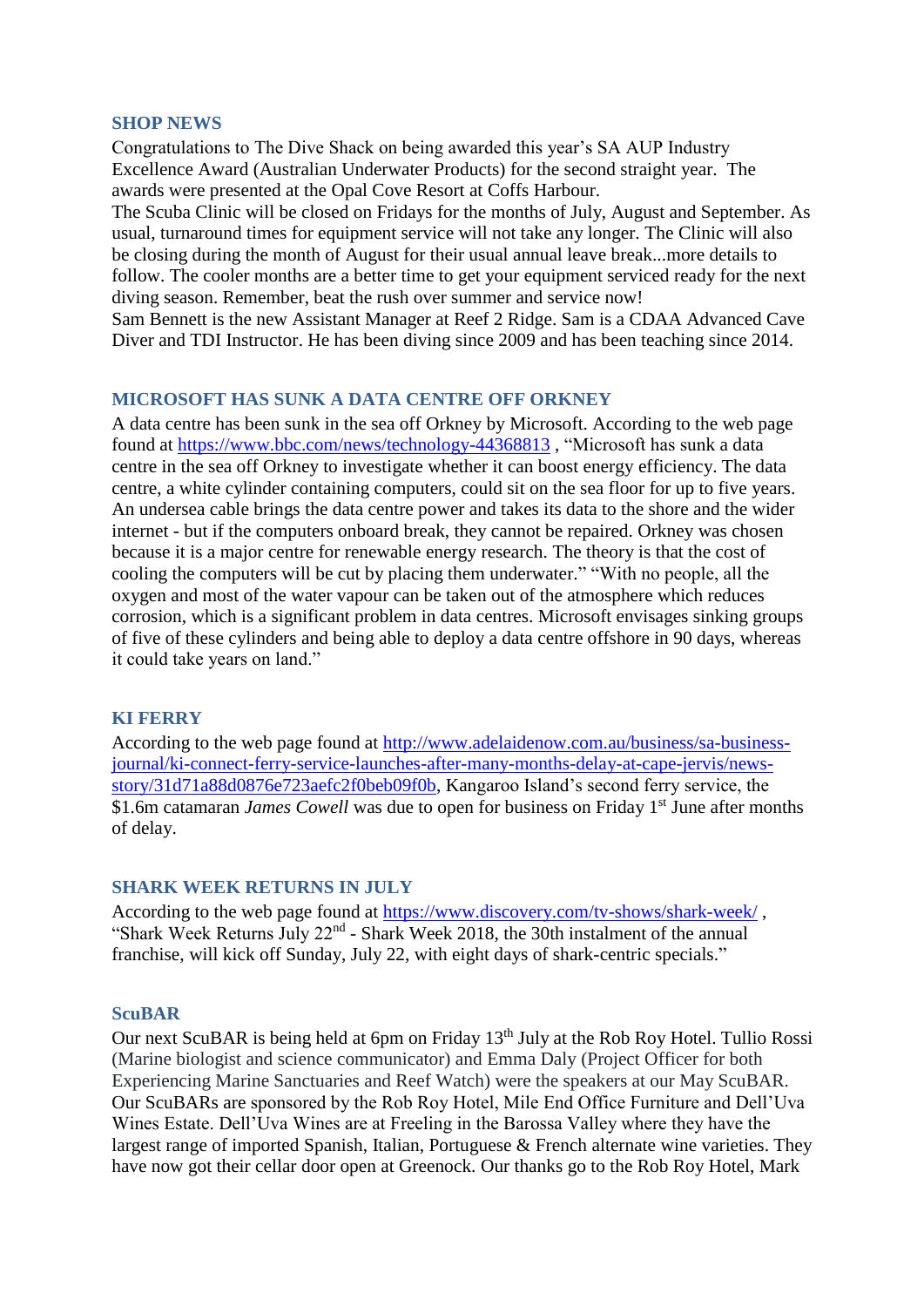Tozer of Mile End Office Furniture, Darren Gaspari of Aussie Divers Phuket and Wayne Farquhar at Dell'Uva Wines for their generous support of our Federation.

### <span id="page-6-0"></span>**JAMES CAMERON – CHALLENGING THE DEEP**

James Cameron – Challenging the Deep is an exhibition of film-maker James Cameron's achievements in deep ocean science, technology and exploration. It includes his record breaking 11,000m (36,000 ft) dive to the Mariana Trench in the submersible vessel *Deepsea Challenger* in 2012. The exhibition is currently being held at the Australian National Maritime Museum in Sydney and it runs until 30th Jan 2019. Visit <http://www.anmm.gov.au/whats-on/exhibitions/coming/james-cameron> and <https://www.vividsydney.com/event/ideas/james-cameron-conversation-adam-spencer> for more details. Further details can be found in the July issue of our Scuba Dive SA Bulletin. We have James Cameron's "Deepsea Challenge" DVD available for loan to members.

## <span id="page-6-1"></span>**14TH AUSTRALIAN NATIONAL SHELL SHOW**

The next Australian National Shell Show is being held in SA next April. It will be held at the Goodwood Community Centre in Rosa St, Goodwood from 13-14th April 2019. Check out [https://www.facebook.com/Malacological-Society-of-South-Australia-Inc-](https://www.facebook.com/Malacological-Society-of-South-Australia-Inc-502260489866315/)[502260489866315/.](https://www.facebook.com/Malacological-Society-of-South-Australia-Inc-502260489866315/)

## <span id="page-6-2"></span>**PADI WOMEN'S DIVE DAY 2018**

<span id="page-6-3"></span>This year's PADI Women's Dive Day is being held on Saturday 21<sup>st</sup> July.

#### **SA SCUBA WEEK**

Scuba diver representation in SA began in 1968, the same year as the introduction of the Big Mac. 2018 is the 50th anniversary of scuba diver representation in SA, some 10 years before the SDF was formally incorporated. We invite all SA dive shops to participate in our SA Scuba Week from 22nd-28<sup>th</sup> November. We will hold our Scuba in the Pub at the Rob Roy Hotel on Friday 23<sup>rd</sup> November and we will have equipment & vintage dive gear on display. We've got the Coffee Plungers regular Thursday dive to start it off. The Scubar on the 23rd, is to be attended by the Tourism & Recreation Minister. We hope to have Reef Watch on board with a state-wide fish survey over the week and have a RecLink dive to celebrate diving changing people's lives for the better.

#### <span id="page-6-4"></span>**FACEBOOK GROUP MEMBERS**

We now have over 380 members in our Facebook group. That's a rise of more than 80 in the past 12 months. We must be doing something right. What we really need though is your support as financial members. Visit<http://www.sdfsa.net/Membership.htm>to find out more. Individual membership is just \$10 per year. That's less than \$1 per month! Memberships become due again on 1<sup>st</sup> August.

#### <span id="page-6-5"></span>**AUSSIE DIVERS PHUKET OFFER TO OUR FACEBOOK GROUP MEMBERS**

Darren Gaspari at Aussie Divers Phuket is offering our Facebook group members discounts for diving in Phuket. He is offering 10% discount on all PADI Courses, 15% off liveaboards and scuba diving day trips and 20% discount on our luxury day trip speedboat. "We love to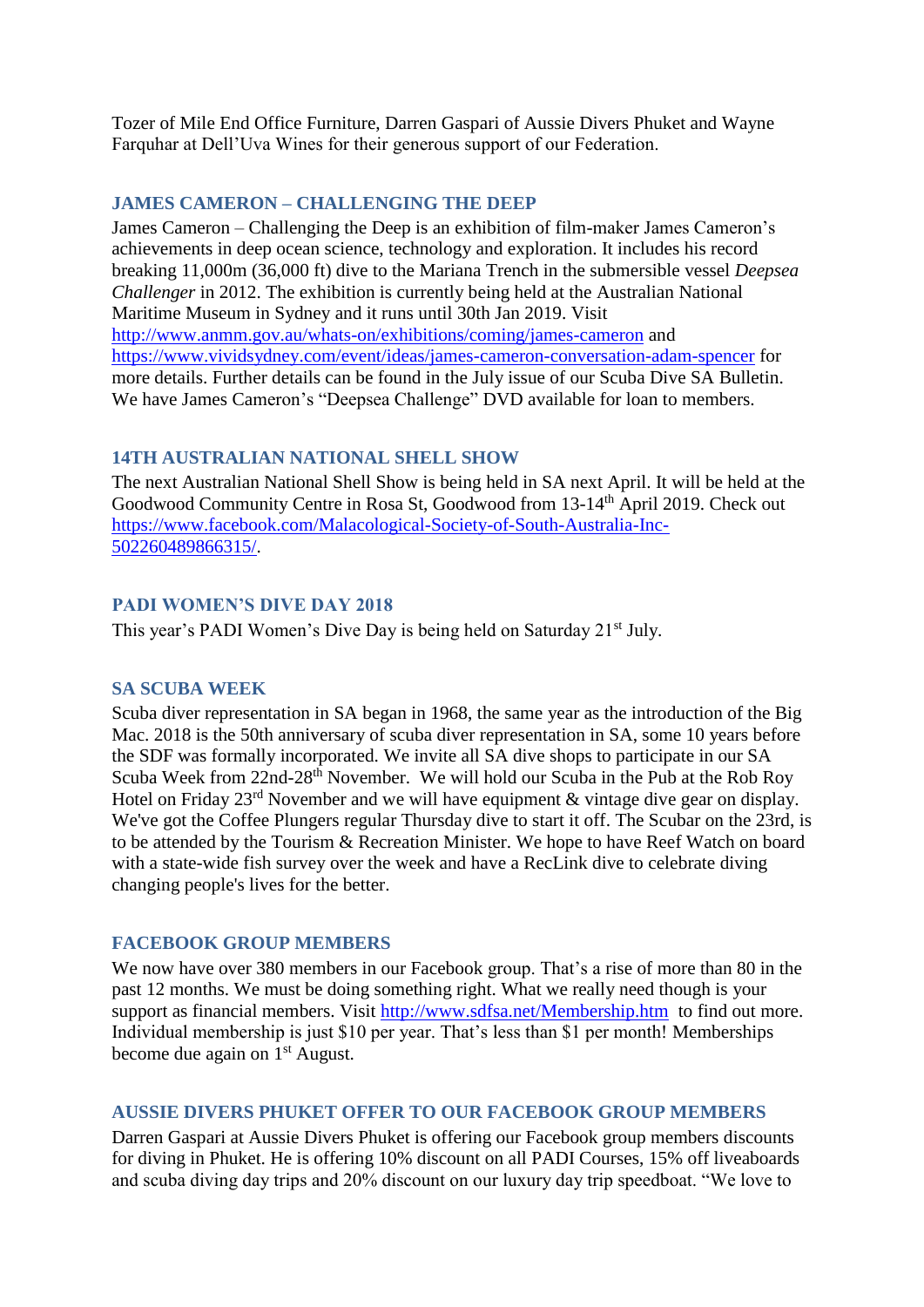see some of the group over here. Happy to take good care of them when they are here," he says. To take advantage of this generous offer, email [info@aussiediversphuket.com](mailto:info@aussiediversphuket.com) and tell them that you heard about special discounts being offered to Scuba Dive SA Facebook group members. Visit either<https://www.aussiediversphuket.com/> or <https://www.facebook.com/AussieDiversPhuket/> for more details. Follow them on Instagram via<https://www.instagram.com/aussiediversphuket/> .

#### <span id="page-7-0"></span>**SCUBA DIVE SA BULLETIN**

Attached along with this SDF News Sheet is a copy of the latest issue of our bulletin. We have now retitled it the "Scuba Dive SA Bulletin". It is an electronic bulletin separate to our normal monthly SDF News Sheet. This issue includes the following items: -

4th International Symposium on Anchialine Ecosystems James Cameron – Challenging the Deep The *Ulonga* San Jose, The Gold-Laden 'Holy Grail of Shipwrecks', Found Off The Coast Of Colombia

Future issues of our "Scuba Dive SA Bulletin" will include lengthy articles about matters of interest to recreational divers. We welcome contributions from our readers.

## <span id="page-7-2"></span><span id="page-7-1"></span>**FORTHCOMING EVENTS:**

#### **MARINE MAMMAL SYMPOSIUM IN ADELAIDE**

The Marine Mammal Symposium is being held in Adelaide in July this year, in conjunction with the AMSA 2018 conference. It is being held from 1st-5th July 2018 at the Adelaide Convention Centre. The Symposium theme is "From Sea to Coast - Marine Mammals in a Connected World". It "recognises that marine mammals are covering large areas of the marine environment and connect various habitats throughout their lives. Their migratory behaviour often poses great challenges to study these animals and albeit their often-iconic character, knowledge about their whereabouts is still limited. They are exposed to a range of challenges including impacts from anthropogenic activities such as shipping, fishing, exploration, pollution and climate change but have also found ways of adapting to impacts. New techniques are being used to shed light on the migration, adaptation and behaviour of marine mammals such as seals, sea lions, orcas, southern right and humpback whales in Australian waters setting worldwide standards. Visit [www.amsa18.amsa.asn.au/](http://www.amsa18.amsa.asn.au/) for more details.

#### <span id="page-7-3"></span>**AMSA 2018 CONFERENCE**

AMSA 2018 will bring together practitioners involved in marine science ranging from marine biology, conservation to geology and management of marine environments. It is being held from 1st-5th July 2018 at the Adelaide Convention Centre. The conference is relevant to government and non-government scientists, policy makers, environmental scientists, environmental consultants, marine scientists, and students and technicians with an interest in marine science, marine conservation and management. Visit [www.amsa18.amsa.asn.au/](http://www.amsa18.amsa.asn.au/) for more details. The draft program of the AMSA conference and our symposium. It is going to be the best marine science program so far with outstanding talks on all kind of marine topics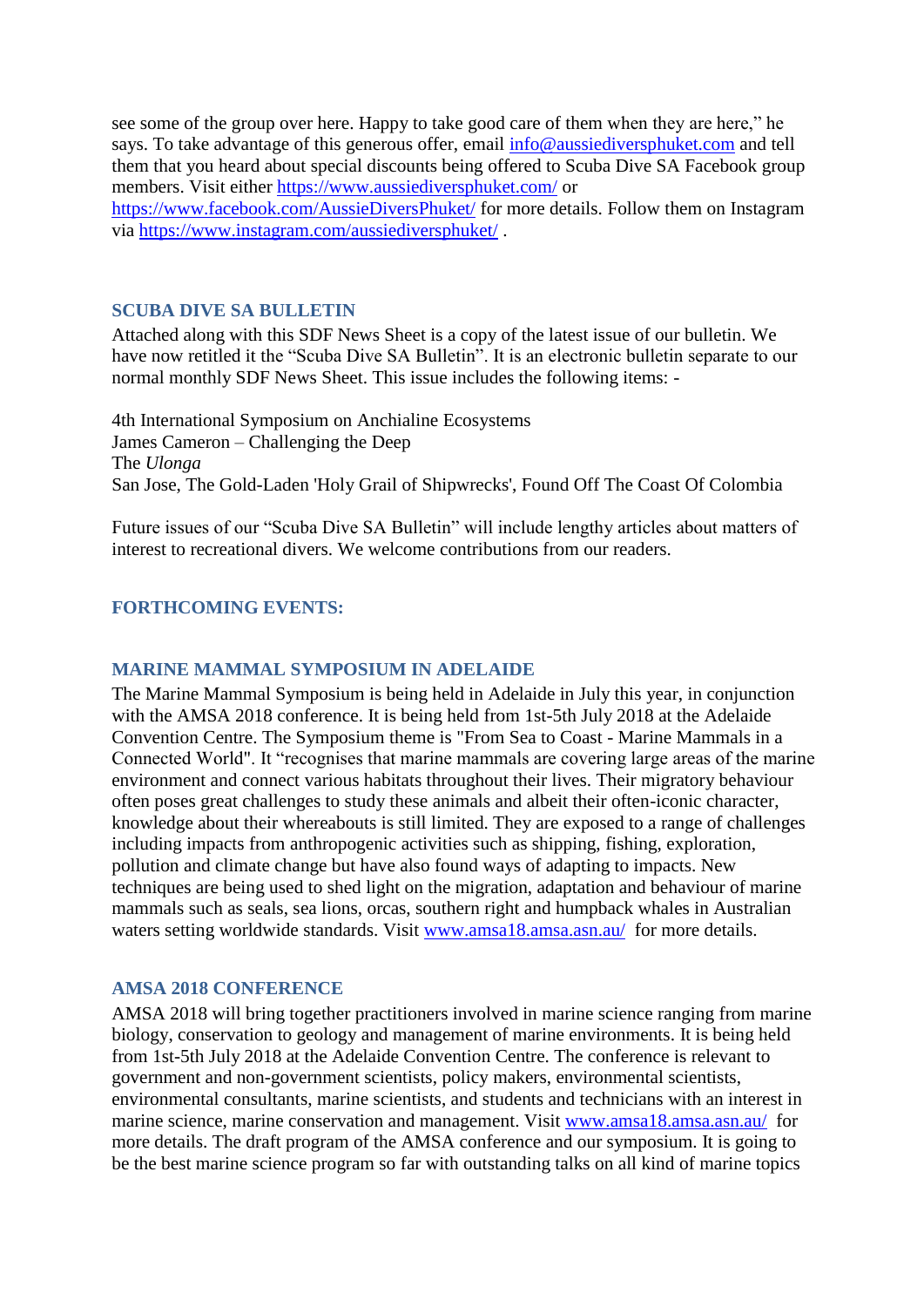AMSA conference Australian Marine Sciences Association [http://amsa18.amsa.asn.au/wp](http://amsa18.amsa.asn.au/wp-content/uploads/2018/03/Program-Web.pdf)[content/uploads/2018/03/Program-Web.pdf](http://amsa18.amsa.asn.au/wp-content/uploads/2018/03/Program-Web.pdf) .

#### <span id="page-8-0"></span>**PADI WOMEN'S DIVE DAY 2018**

<span id="page-8-1"></span>This year's PADI Women's Dive Day is being held on Saturday 21<sup>st</sup> July.

### **AIDE 2018**

The Australia International Dive Expo is being held at the International Convention Centre in Sydney 2nd to 6<sup>th</sup> August 2018 (in collaboration with the Sydney International Boat Show). Details can be found on pages 59  $\&$  61 of the July issue of Dive Log. Visit [www.australiadiveexpo.com](http://www.australiadiveexpo.com/) for more details.

#### <span id="page-8-2"></span>**NATIONAL SCIENCE WEEK 2018**

This year's National Science Week is being held from 11 – 19th August 2018. Visit [www.scienceweek.net.au](http://www.scienceweek.net.au/) for more details.

#### <span id="page-8-3"></span>**AIMA/ASHA 2018 CONFERENCE**

The AIMA/ASHA 2018 Conference is being held 27-28th September. The joint conference will be held at the UNE Parramatta Campus, located at 211 and 232 Church Street Parramatta, NSW. Visit<http://www.aima-underwater.org.au/> for more details.

### <span id="page-8-4"></span>**4TH INTERNATIONAL SYMPOSIUM ON ANCHIALINE ECOSYSTEMS**

The 4th International Symposium on Anchialine Ecosystems is being held Lanzarote,  $1<sup>st</sup>$  to  $7<sup>th</sup>$ October 2018. (An anchialine pool is an enclosed water body or pond with an underground connection to the ocean. Lanzarote is a Spanish island in the Canary Islands.) Further details can be found in the July issue of our Scuba Dive SA Bulletin.

#### <span id="page-8-5"></span>**PORT ADELAIDE WOODEN AND HERITAGE BOAT FESTIVAL**

The inaugural Port Adelaide Wooden and Heritage Boat Festival will be held in Port Adelaide from 13-14<sup>th</sup> October 2018.

#### <span id="page-8-6"></span>**DAY AT THE 'BURGH**

A Day at the 'Burgh is a festival of food, music and the arts. It is being held at Blanche Street, Edithburgh on 19<sup>th</sup> November 2018. Enjoy talented local musicians, artists, gourmet food and wine tasting. There will be a vintage car and motorcycle display, jumping castle, face painting, fashion parade and more. Visit [www.edithburgh.org.au](http://www.edithburgh.org.au/) for more details.

#### <span id="page-8-7"></span>**JAMES CAMERON – CHALLENGING THE DEEP**

James Cameron – Challenging the Deep is an exhibition of film-maker James Cameron's achievements in deep ocean science, technology and exploration. It includes his record breaking 11,000m (36,000 ft) dive to the Mariana Trench in the submersible vessel *Deepsea Challenger* in 2012. The exhibition is currently being held at the Australian National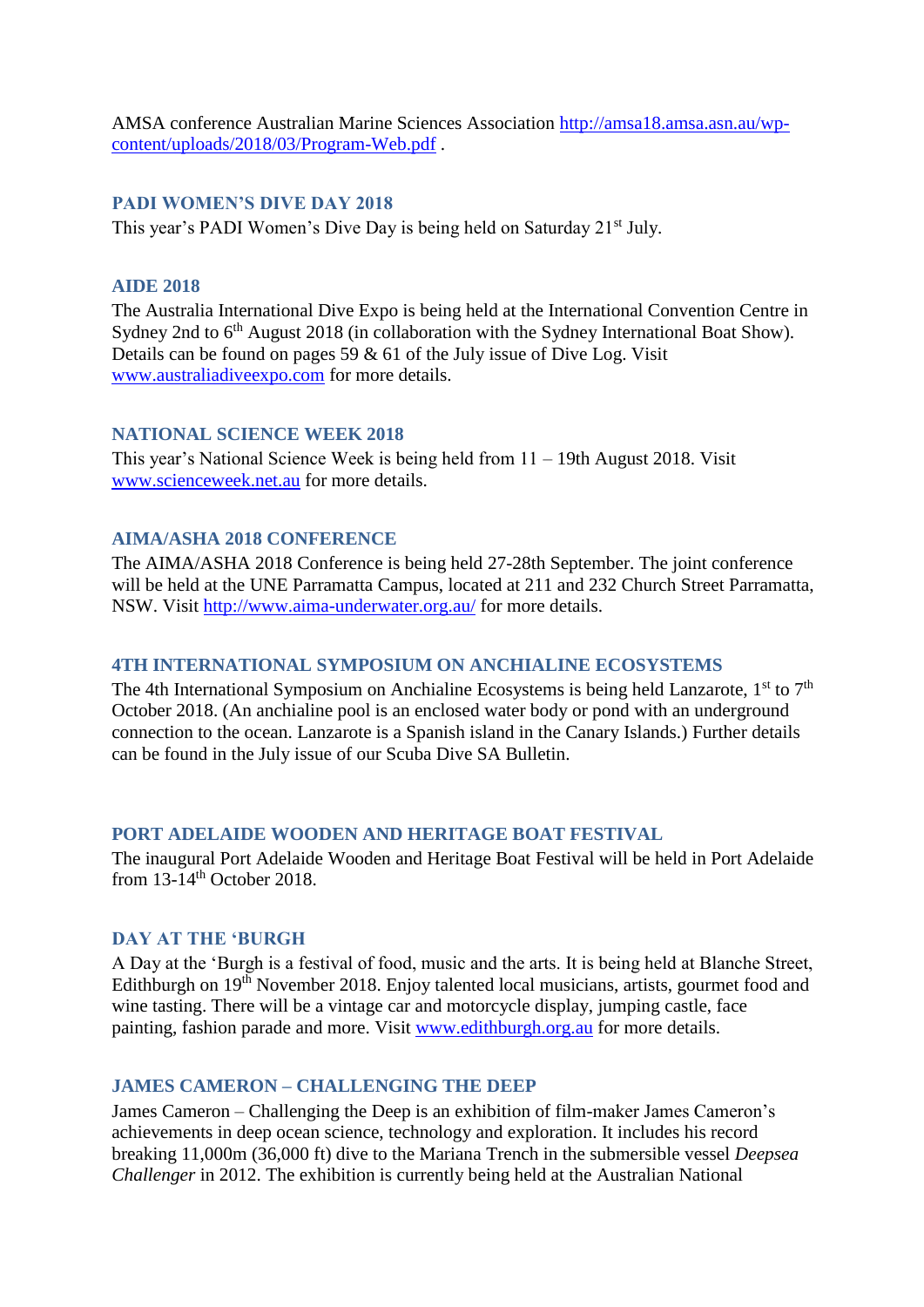Maritime Museum in Sydney and it runs until 30th Jan 2019. Visit <http://www.anmm.gov.au/whats-on/exhibitions/coming/james-cameron> for more details.

## <span id="page-9-0"></span>**MEDITERRANEAN SYMPOSIA ON MARINE KEY HABITATS AND NON-INDIGENOUS SPECIES**

The Mediterranean Symposia on marine key habitats and non-indigenous species will be held in Antalya, Turkey from 14 to 18th January 2019. It will bring specialists from across the Mediterranean region together to discuss the state of knowledge available on species, key formations in the Mediterranean and non-indigenous species and to present the latest developments in their conservation, the results of research and their impacts on marine and coastal biodiversity.

#### <span id="page-9-1"></span>**DIVE FOR CANCER 2019**

Next year's Dive for Cancer event is being held at 9.30am on Sunday 24<sup>th</sup> February at Port Noarlunga – see<https://www.facebook.com/diveforcancer/> or <http://www.diveforcancer.com.au/buy-ticket/> .

#### <span id="page-9-2"></span>**OZTek2019**

OZTek2019 will be held at the International Convention Centre Sydney, Darling Harbour on March 16/17, 2019. Visit [www.oztek.com.au](http://www.oztek.com.au/) for more details. Some details can be found on page 63 of the July issue of Dive Log.

#### <span id="page-9-3"></span>**2019 FESTIVAL FLEURIEU**

Next year's Festival Fleurieu is being held from Saturday 13<sup>th</sup> April to Monday 22<sup>nd</sup> April (just 10 days) which includes the Easter holiday long weekend.

#### <span id="page-9-4"></span>**14TH AUSTRALIAN NATIONAL SHELL SHOW**

The next Australian National Shell Show is being held in SA next April. It will be held at the Goodwood Community Centre in Rosa St, Goodwood from 13-14<sup>th</sup> April 2019. Check out [https://www.facebook.com/Malacological-Society-of-South-Australia-Inc-](https://www.facebook.com/Malacological-Society-of-South-Australia-Inc-502260489866315/)[502260489866315/.](https://www.facebook.com/Malacological-Society-of-South-Australia-Inc-502260489866315/)

Details for many forthcoming events can be found at [http://www.divelog.net.au/news-events/.](http://www.divelog.net.au/news-events/) Visit the web page found at<http://www.tourism.sa.com/events/event-news-edition-two.aspx> to see the latest from Events South Australia. Events are also listed on Facebook at <https://www.facebook.com/events/> .

Scuba Dive SA [www.sdfsa.net](http://www.sdfsa.net/) (The Scuba Divers Federation of SA) is a member of the following: - RecFishSA (SA Recreational Fishing Advisory Council)<https://recfishsa.org.au/> SA Trails Coordinating Committee\*<http://www.southaustraliantrails.com/> \* (Office of Recreation & Sport)<http://www.ors.sa.gov.au/> Recreation SA<http://recreationsa.org/>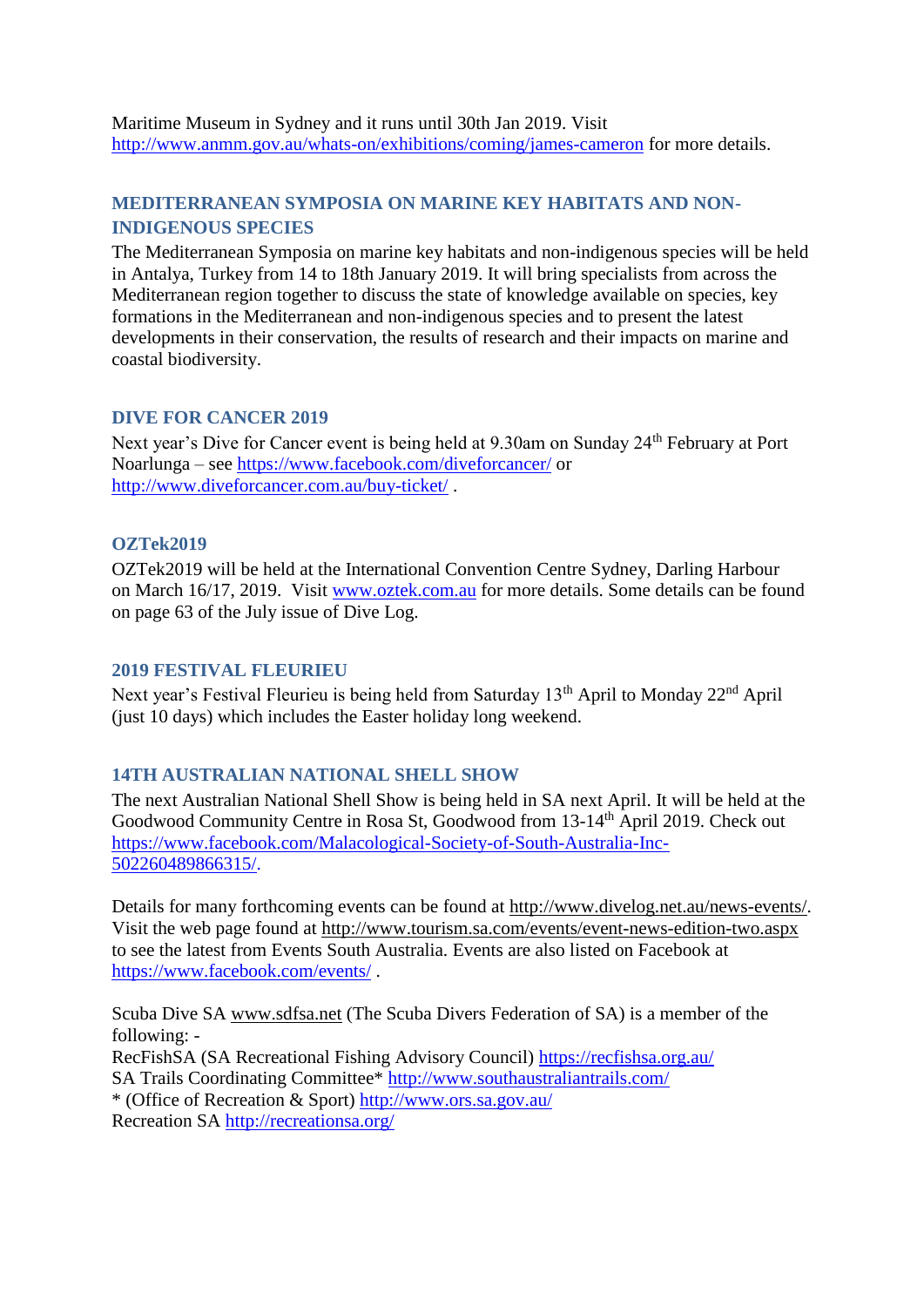If you wish to be included on the mailing list for this electronic news sheet, contact Steve Reynolds, the Federation's Secretary, on  $\frac{info@sdfsa.net}{info@sdfsa.net}$  for more details. The SDF supports both Reef Watch & DragonSearch [http://www.conservationsa.org.au/reef\\_watch](http://www.conservationsa.org.au/reef_watch)

Disclaimer – The opinions expressed by authors of material in this news sheet are not necessarily those of the Federation.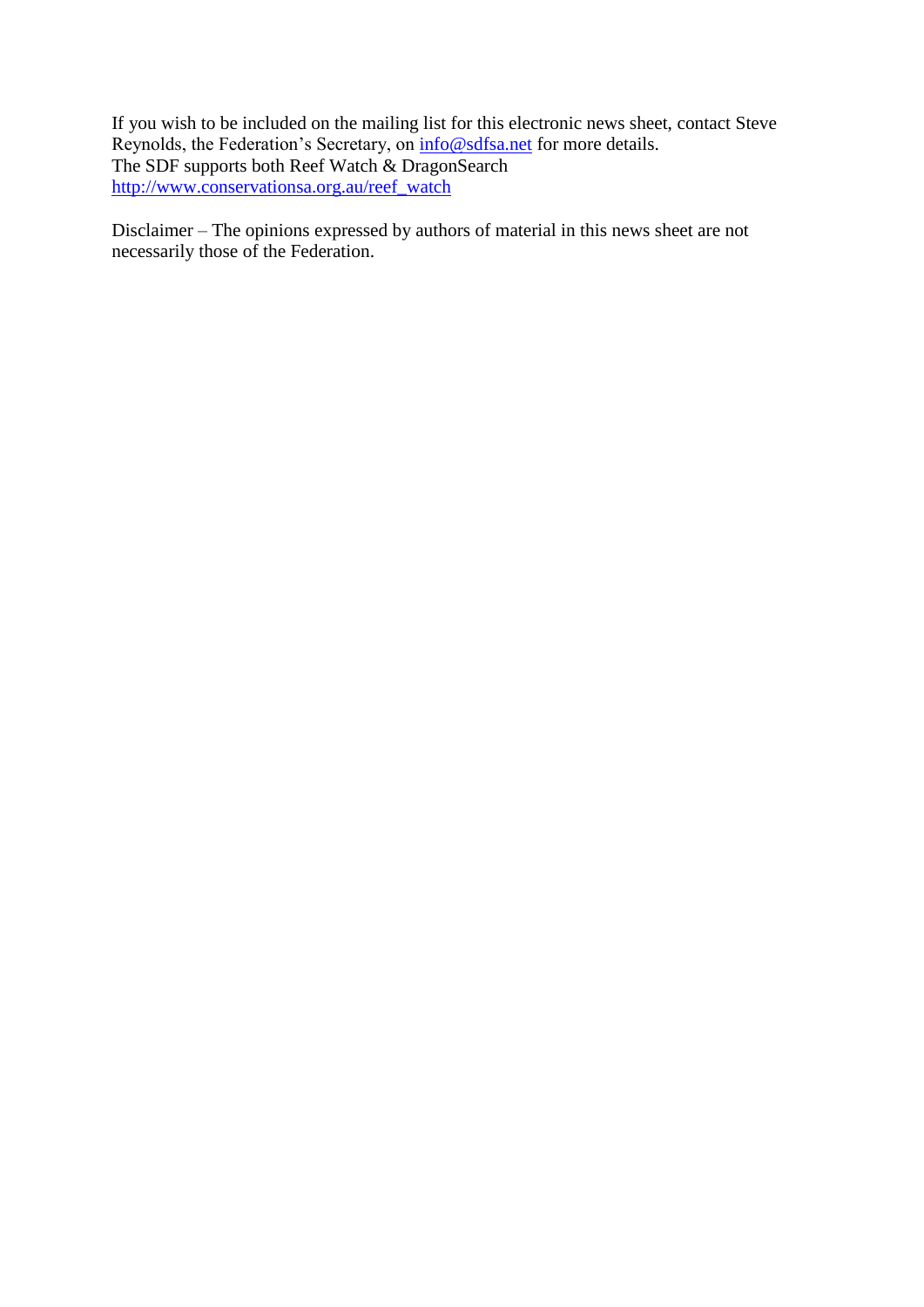# **SCUBA DIVERS FEDERATION OF SOUTH AUSTRALIA INC.**

**ABN 68 760 819 404 Email:** [info@sdfsa.net.au](mailto:info@sdfsa.net.au)

## **Nomination for the Executive – 2018-2019**

Nominations for the SDF Executive Committee are required for our AGM to be held on 24<sup>th</sup> July. One form is required for each nomination. Please return your nominations to us by  $10<sup>th</sup>$  July.

Elections to fill the following positions will be held at our AGM on Tuesday 24<sup>th</sup> July 2018.

**President Vice-President Secretary Treasurer Committee Members**

a) I, . . . . . . . . . . . . . . . . . being a financial member of the SDF or an affiliated club,

namely. . . . . . . . . . . . . . . . . . . . . . (Club), do hereby nominate the following person for a position on the Executive: -

**Name** . . . . . . . . . . . . . . . . .

**for the position of** . . . . . . . . . . . . . . . . . **.**

 $Signal \dots \dots \dots \dots \dots$  Date  $\dots \dots \dots$ 

My nomination is seconded by: - **Name . . . . . . . . . . . . . . . . . . . . .**

 $Signal \dots \dots \dots \dots \dots \dots$  Date  $\dots \dots \dots$ 

b) I confirm that I am willing to accept a position on the Executive

Signed Date

The closing date for written nominations is the last mail received  $10<sup>th</sup>$  July 2018. Verbal nominations will be accepted at the AGM.

**Please return this form to: - The Returning Officer**